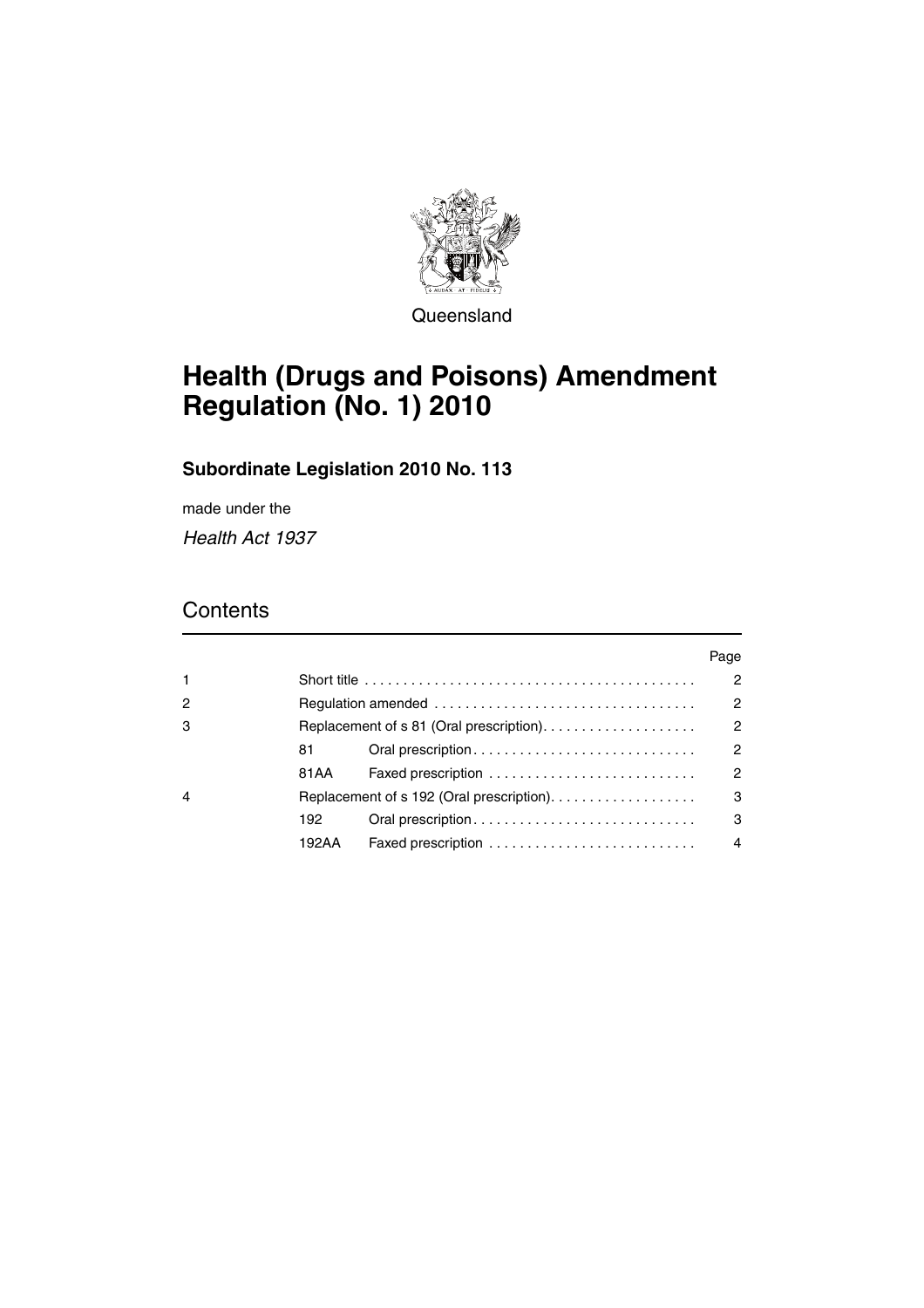[s 1]

#### <span id="page-1-0"></span>**1 Short title**

This regulation may be cited as the *Health (Drugs and Poisons) Amendment Regulation (No. 1) 2010*.

#### <span id="page-1-1"></span>**2 Regulation amended**

This regulation amends the *Health (Drugs and Poisons) Regulation 1996*.

# <span id="page-1-2"></span>**3 Replacement of s 81 (Oral prescription)**

Section 81—

*omit, insert—*

#### <span id="page-1-3"></span>**'81 Oral prescription**

- '(1) A prescriber may give a dispenser an oral prescription for a controlled drug the prescriber is endorsed to prescribe.
- '(2) Within 24 hours after giving the oral prescription, the prescriber must ensure a paper prescription for the drug is sent by facsimile transmission to the dispenser.

Maximum penalty—20 penalty units.

'(3) Within 7 days after giving the oral prescription, the prescriber must send a paper prescription by post or by hand or send an electronic prescription for the drug to the dispenser.

Maximum penalty—40 penalty units.

'(4) If the dispenser does not receive a paper or electronic prescription for the drug from the prescriber within 14 days after being given the oral prescription, the dispenser must immediately give a written report about the circumstances to the chief executive.

Maximum penalty—20 penalty units.

# <span id="page-1-4"></span>**'81AA Faxed prescription**

'(1) A prescriber may give a dispenser a faxed prescription for a controlled drug the prescriber is endorsed to prescribe.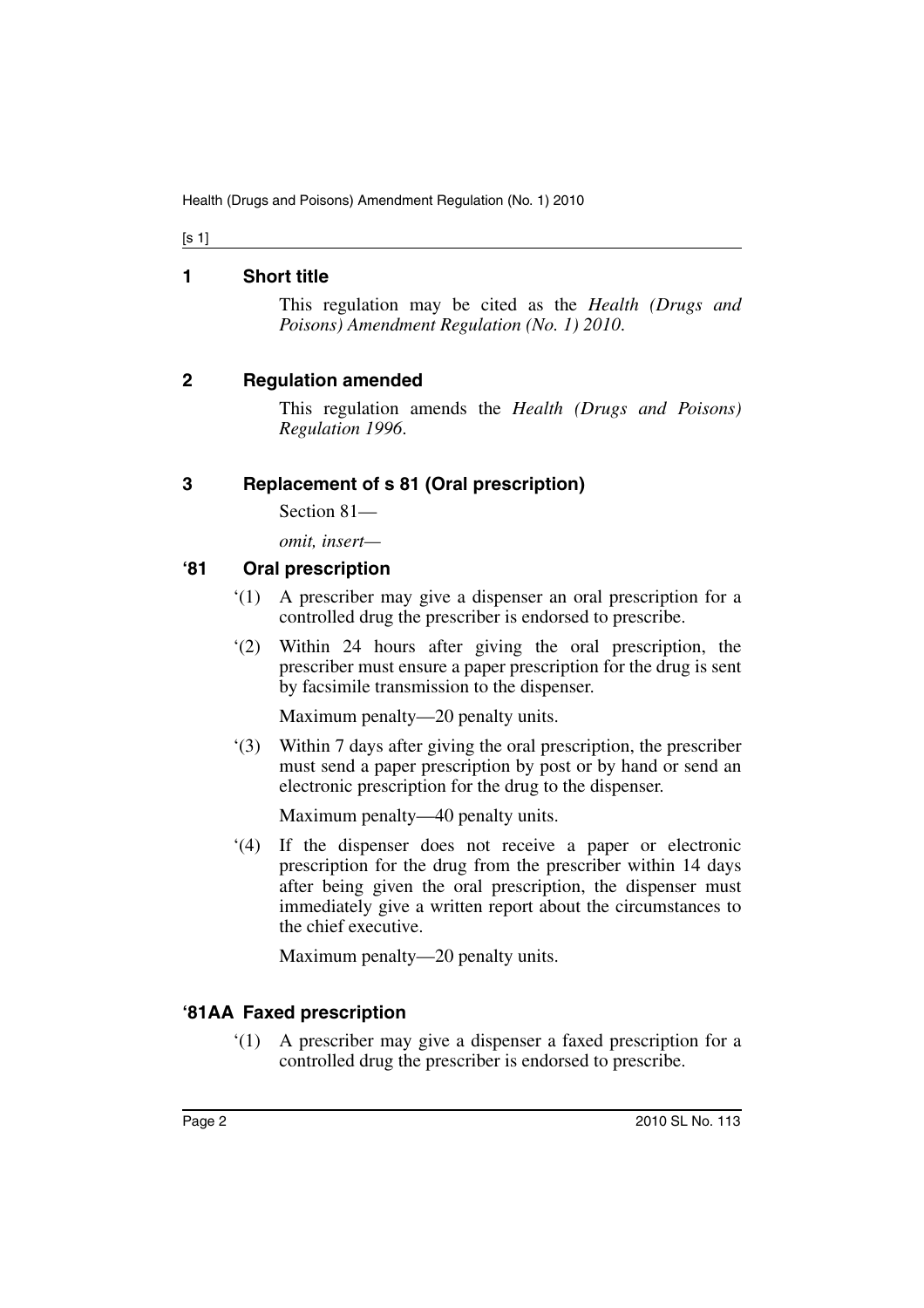'(2) Within 24 hours after giving the faxed prescription, the prescriber must telephone the dispenser and confirm the details of the faxed prescription.

Maximum penalty—20 penalty units.

'(3) Within 7 days after giving the faxed prescription, the prescriber must send a paper prescription by post or by hand or send an electronic prescription for the drug to the dispenser.

Maximum penalty—40 penalty units.

'(4) If the dispenser does not receive a paper or electronic prescription for the drug from the prescriber within 14 days after being given the faxed prescription, the dispenser must immediately give a written report about the circumstances to the chief executive.

Maximum penalty—20 penalty units.

'(5) In this section—

*faxed prescription* means a paper prescription, that complies with this division, sent by facsimile transmission.'.

# <span id="page-2-0"></span>**4 Replacement of s 192 (Oral prescription)**

Section 192—

*omit, insert—*

#### <span id="page-2-1"></span>**'192 Oral prescription**

- '(1) A prescriber may give a dispenser an oral prescription for a restricted drug the prescriber is endorsed to prescribe.
- '(2) Within 24 hours after giving the oral prescription, the prescriber must ensure a paper prescription for the drug is sent by facsimile transmission to the dispenser.

Maximum penalty—20 penalty units.

'(3) Within 7 days after giving the oral prescription, the prescriber must send a paper prescription by post or by hand or send an electronic prescription for the drug to the dispenser.

Maximum penalty—40 penalty units.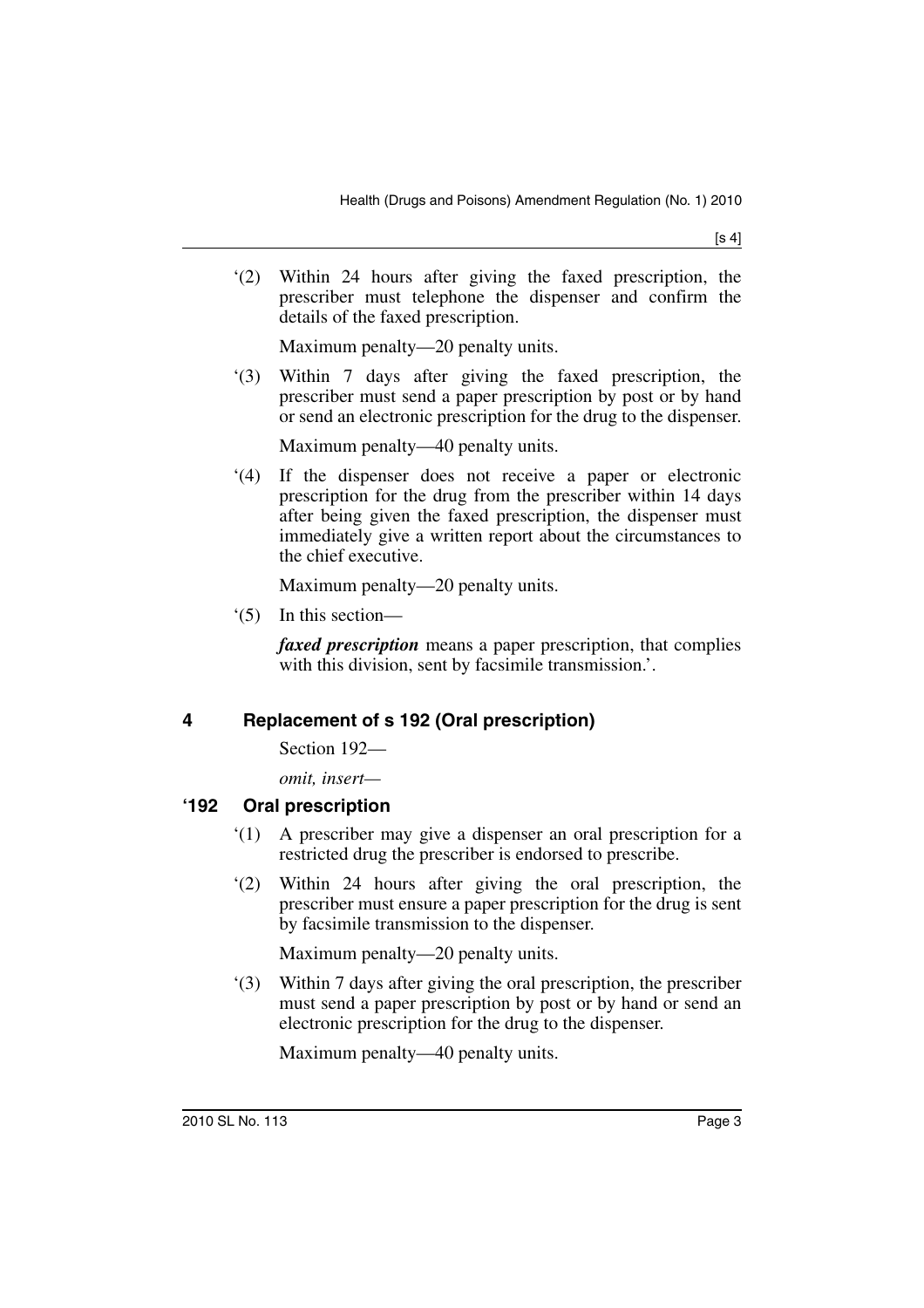[s 4]

'(4) If the dispenser does not receive a paper or electronic prescription for the drug from the prescriber within 14 days after being given the oral prescription, the dispenser must immediately give a written report about the circumstances to the chief executive.

Maximum penalty—20 penalty units.

# <span id="page-3-0"></span>**'192AA Faxed prescription**

- '(1) A prescriber may give a dispenser a faxed prescription for a restricted drug the prescriber is endorsed to prescribe.
- '(2) Within 24 hours after giving the faxed prescription, the prescriber must telephone the dispenser and confirm the details of the faxed prescription.

Maximum penalty—20 penalty units.

'(3) Within 7 days after giving the faxed prescription, the prescriber must send a paper prescription by post or by hand or send an electronic prescription for the drug to the dispenser.

Maximum penalty—40 penalty units.

'(4) If the dispenser does not receive a paper or electronic prescription for the drug from the prescriber within 14 days after being given the faxed prescription, the dispenser must immediately give a written report about the circumstances to the chief executive.

Maximum penalty—20 penalty units.

'(5) In this section—

*faxed prescription* means a paper prescription, that complies with this division, sent by facsimile transmission.'.

#### ENDNOTES

- 1 Made by the Governor in Council on 10 June 2010.
- 2 Notified in the gazette on 11 June 2010.
- 3 Laid before the Legislative Assembly on . . .
- 4 The administering agency is the Department of Health.